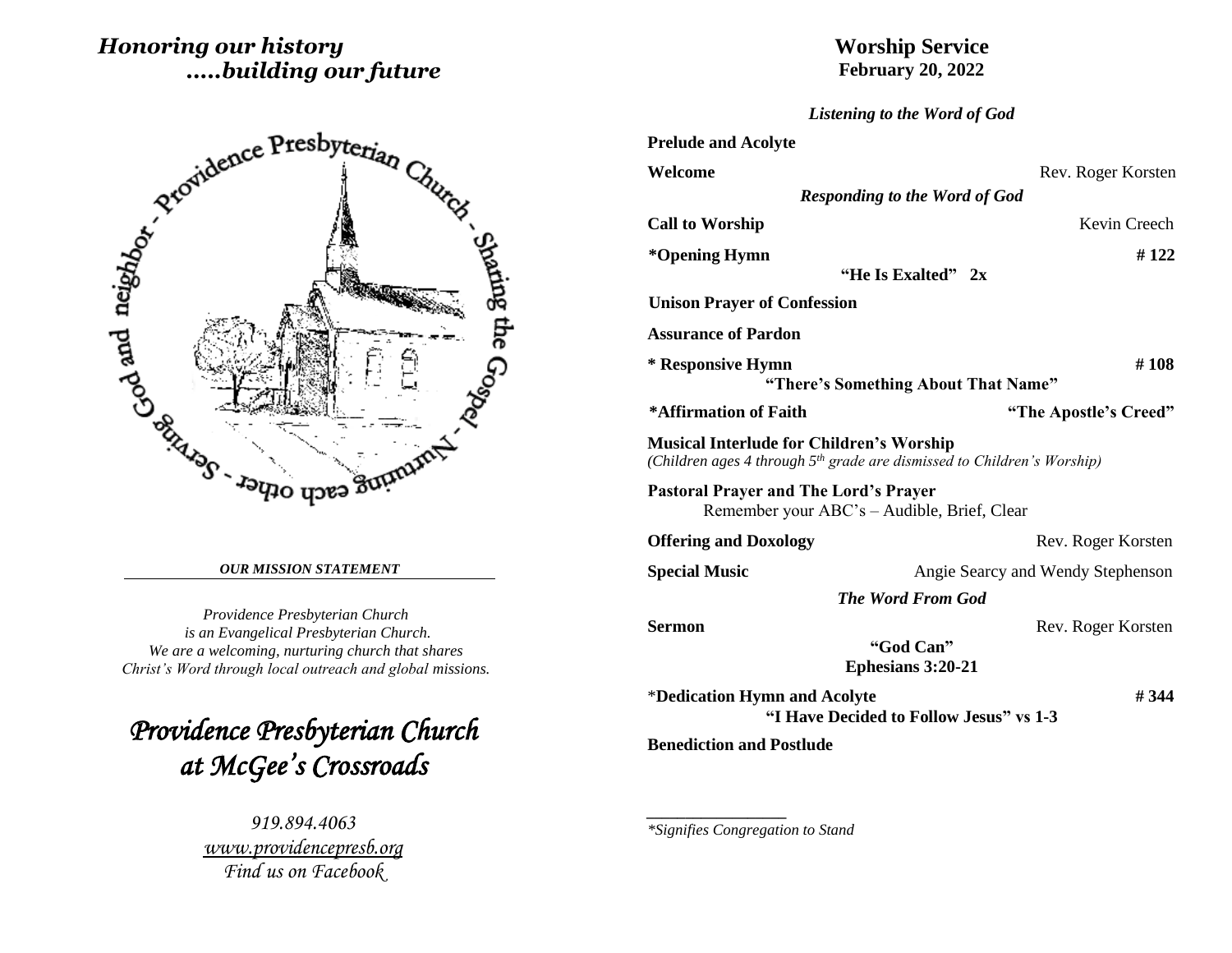#### *For safety/security, no exterior doors will be propped open during service and all doors will be locked during the 11:00 am service.*

*The Sanctuary is available on Sunday mornings for you to come and enjoy a live broadcast.*

**The Congregational Care Committee supplies Prayer Shawls** for anyone who may be in need of physical warmth during the Worship Service. Shawls are located in the entrance. *Please leave the used shawl in your chair and they will be cleaned.*



*A Nursery is offered during Worship Services for infants – 3 year olds. Children ages 4 - 5 th grade are invited to attend Children's Worship after the Affirmation of Faith.*

*Thank you for placing any discarded bulletins in the blue recycle bin.*

#### **SERVICE SCHEDULE**

#### **Assisting in Worship This Sunday:**

**Acolyte:** William Stephenson **Children's Worship:** Barri Martin **Elder of the Month:** John Mott **Greeters:** Session **Lay Leader:** Kevin Creech **Nursery:** Monica Jackson and Eva Stephenson **Prayer Team:** Vickie Faircloth **Security:** Bill Jackson **Ushers:** Pete Booth, Vickie Faircloth, and Kristy Stephenson

#### **Assisting in Worship Next Sunday, February 27:**

**Acolyte:** Brock Nelms **Children's Worship:** Miriam Lambert **Elder of the Month:** John Mott **Greeters:** Session **Lay Leader:** Eric Faircloth **Nursery:** Allison Nelms and Lily Martin **Prayer Team:** Allison Nelms **Security:** Bill Jackson **Ushers:** Tony Bryant, John Kopanski and Donna Stolle

#### *Weekly Statistics*

| 2021 General fund Receipts through December \$344,405.67 |  |
|----------------------------------------------------------|--|
| 2021 General Fund Expenses through December \$293,620.64 |  |
|                                                          |  |
|                                                          |  |
| General Fund Receipts so far for February \$16,588.85    |  |
|                                                          |  |
|                                                          |  |
|                                                          |  |
|                                                          |  |

#### **Ministers of Providence Presbyterian Church**

The People of Providence Presbyterian Church

|              |            |                                                                                        | Reverend<br>Roger Korsten                                                             |                                  |  |
|--------------|------------|----------------------------------------------------------------------------------------|---------------------------------------------------------------------------------------|----------------------------------|--|
|              |            |                                                                                        | <b>Session</b>                                                                        |                                  |  |
|              |            |                                                                                        | Class of 2022                                                                         |                                  |  |
|              |            | Fellowship<br>Donna Stolle                                                             | Mission & Outreach<br>John Kopanski                                                   | Worship<br>Vickie Faircloth      |  |
|              |            |                                                                                        | <b>Class of 2023</b>                                                                  |                                  |  |
|              |            | <b>Christian Education</b><br>Kristy Stephenson                                        | Personnel<br>John Pickens                                                             | Property<br>John Mott            |  |
|              |            |                                                                                        | Class of 2024                                                                         |                                  |  |
|              |            | Congregational Care<br>Kent Walton                                                     |                                                                                       | Long Range Planning<br>Jeff Wood |  |
|              |            | <b>Accounting Treasurer</b><br><b>Bob Stolle</b>                                       | Administrative Assistant<br>Cindy Lynch                                               | Clerk<br><b>Rich Lambert</b>     |  |
|              |            | <b>Collections Treasurer</b><br>Ann Benson                                             | Music Director/Organist/Pianist<br><b>Brittany Jones</b>                              | Pianist<br>Angie Searcy          |  |
|              |            | Sunday School Superintendent<br>Kristy Stephenson                                      | A V Team<br>Sam Stephenson                                                            | Website<br>David Nelms           |  |
|              |            |                                                                                        | <b>CHURCH CALENDAR</b>                                                                |                                  |  |
|              |            | <b>Today at Providence:</b><br>New Members Class Meets After Worship Service           | PPC Kidz Meet – Movie Night 4:00 pm and Youth Meet 6:00 pm                            |                                  |  |
|              |            | <b>Weekly Events:</b>                                                                  |                                                                                       |                                  |  |
| Feb. 21.     |            |                                                                                        | PPC Office Closed for President's Day                                                 |                                  |  |
| Feb. 23.     |            | March Newsletter Deadline                                                              | Fellowship & Fitness Walking Group 11:00 am                                           |                                  |  |
|              |            |                                                                                        | Men's Bible Study Breakfast 6:00 am                                                   |                                  |  |
|              |            |                                                                                        | Fellowship & Fitness Walking Group 11:00 am                                           |                                  |  |
|              |            |                                                                                        | Adult Choir Practice 7:30 pm Choir Room                                               |                                  |  |
| Feb.<br>Feb. | 25.<br>26. | Fellowship & Fitness Walking Group 11:00 am<br>PPC Men's Bible Study Breakfast 8:00 am |                                                                                       |                                  |  |
|              |            |                                                                                        |                                                                                       |                                  |  |
| Feb. 27.     |            | <b>Upcoming Events:</b><br>Sunday School 9:45 am                                       |                                                                                       |                                  |  |
|              |            | Sunday Worship Service 11:00 am                                                        |                                                                                       |                                  |  |
|              |            |                                                                                        | New Members Class Meets After Worship Service                                         |                                  |  |
|              |            | Youth Meet 6:00 pm                                                                     |                                                                                       |                                  |  |
| Feb.         | 28.        | Worship Comm. Mtg. 10:00 am                                                            |                                                                                       |                                  |  |
|              |            |                                                                                        | Fellowship & Fitness Walking Group 11:00 am<br>Mission & Outreach Comm. Mtg. 11:00 am |                                  |  |
| Mar.         | 2.         |                                                                                        | PPC Men's Bible Study Breakfast 6:00 am                                               |                                  |  |
|              |            |                                                                                        | Fellowship & Fitness Walking Group 11:00 am                                           |                                  |  |
|              |            |                                                                                        | Adult Choir Practice 7:30 pm Choir Room                                               |                                  |  |
| Mar. 4.      |            |                                                                                        | Fellowship & Fitness Walking Group 11:00 am                                           |                                  |  |